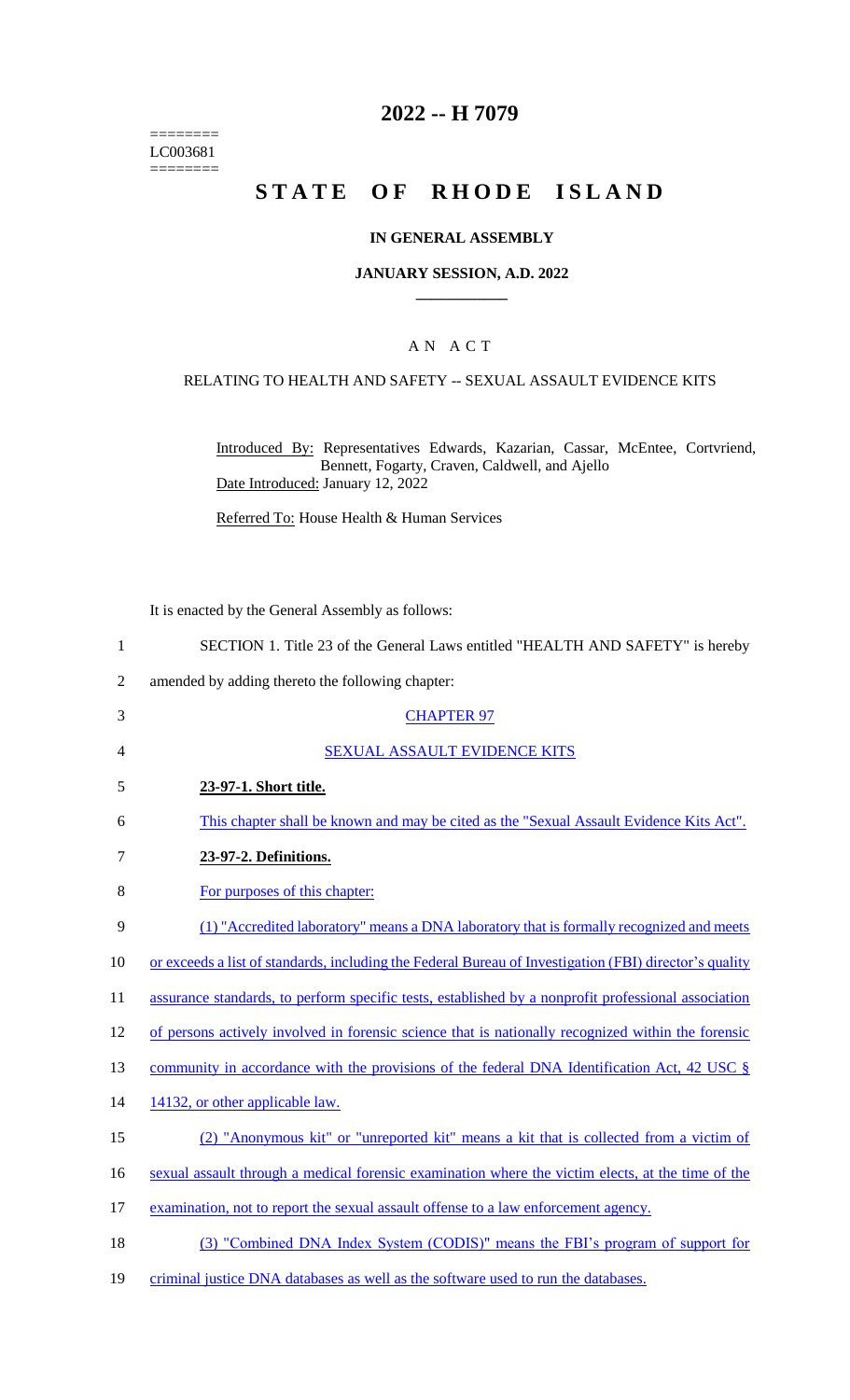(4) "DNA analysis" means the isolation of autosomal deoxyribonucleic acid (DNA) to develop DNA profiles that are eligible for entry into the Combined DNA Index System (CODIS), DNA samples taken from evidence containing DNA from a known individual or of unknown origin, the determination of the DNA test results, and entry of resulting DNA profiles into CODIS. (5) "Law enforcement agency" means a local police department, the Rhode Island state police, the office of the attorney general, or a federal, state, or local governmental body that enforces criminal laws and maintains employees who have a statutory power of arrest. (6) "Medical forensic examination" means an examination of a sexual assault patient by a health care provider, ideally one who has specialized education and clinical experience in the collection of forensic evidence and treatment of these patients. Such examination may include 11 gathering information from the patient for the medical forensic history, an examination, coordinating treatment of injuries, documentation of biological and physical findings, collection of 13 evidence from the patient, information, treatment, and referrals for sexually transmitted infections, 14 pregnancy, suicidal ideation, alcohol and substance abuse, and other non-acute medical concerns, and follow-up as needed to provide additional healing, treatment, or collection of evidence. (7) "Newly collected kit" means a kit that has been collected after time frames and 17 requirements for testing kits were enacted. (8) "Previously untested sexual assault evidence kits" means human biological specimen(s) collected by a health care provider during a forensic medical examination from the victim of a 20 sexually-oriented criminal offense that has not been through DNA analysis and has been held untested by medical facilities, law enforcement agencies, or accredited laboratories. (9) "Sexual assault evidence kit" or "kit" means a collection of human biological specimen(s) collected by a health care provider during a medical forensic examination from the 24 victim of a sex offense. (10) "Status" means the location, date and time when the kit is transferred within the chain 26 of custody. **23-97-3. Annual statewide inventory of sexual assault evidence kits.**  28 (a) Within one hundred eighty (180) days of the effective date of this chapter, and annually 29 thereafter, all medical facilities, law enforcement agencies, crime laboratories, and any other facilities that receive, maintain, store, or preserve sexual assault evidence kits (kits) shall submit a 31 report containing the following information to the department of health: (1) The total number of all untested kits in possession of each medical facility, law enforcement agency, crime laboratory, and any other facility that receives, maintains, stores, or preserves kits.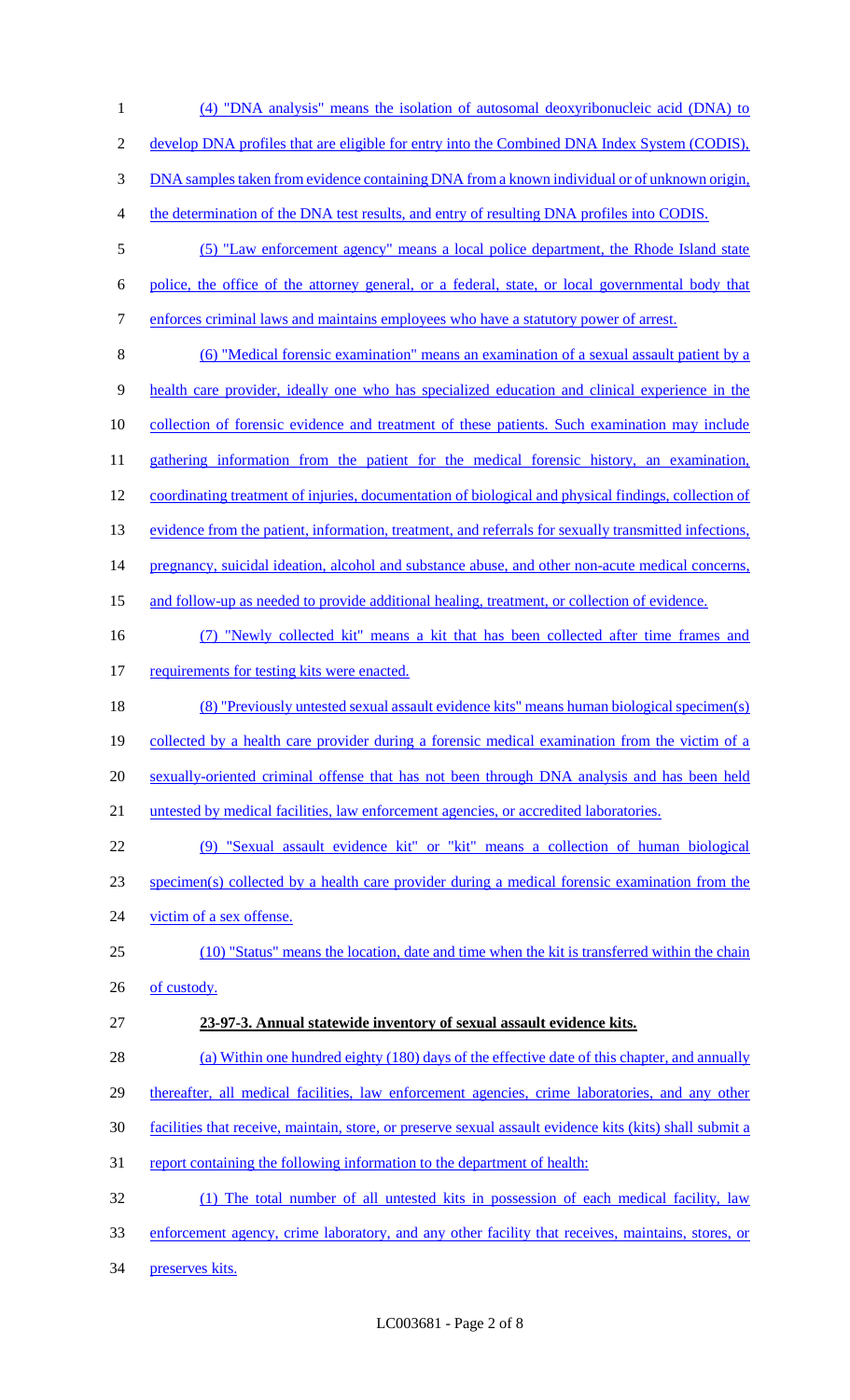| $\mathbf{1}$   | (2) For each kit the facility shall provide:                                                            |
|----------------|---------------------------------------------------------------------------------------------------------|
| $\overline{2}$ | (i) The category of the kit:                                                                            |
| 3              | (A) Whether sexual assault was reported to law enforcement; or                                          |
| 4              | (B) Whether the victim chose not to file a report with law enforcement.                                 |
| 5              | (ii) The status of the kit:                                                                             |
| 6              | (A) For kits of medical facilities: The date when the kit was reported to law enforcement,              |
| 7              | and the date when the kit was picked up by law enforcement;                                             |
| 8              | (B) For kits of a law enforcement agency: The date the kit was picked up from a medical                 |
| 9              | facility, the date when the kit was submitted to a crime laboratory, and for any kit not submitted to   |
| 10             | a crime lab, the reason the kit was not submitted;                                                      |
| 11             | (C) For kits belonging to another jurisdiction: The date that the jurisdiction was notified             |
| 12             | and the date the kit was picked up; and                                                                 |
| 13             | (D) For kits in possession of crime laboratories: The date the kit was received from law                |
| 14             | enforcement and from which agency the kit was received; the date when the kit was tested; the date      |
| 15             | when the resulting information was entered into CODIS or other relevant state or local DNA              |
| 16             | databases, and the reasoning, if applicable, that a kit was not tested or a DNA profile was not         |
| 17             | created.                                                                                                |
| 18             | (3) The total number of kits in possession of the entity for more than thirty (30) days or              |
| 19             | beyond the statutory time frame for kit submission and testing.                                         |
| 20             | (4) The total number of kits destroyed and the reason for destruction.                                  |
| 21             | (5) The department of health shall compile the data from the reports in a summary report.               |
| 22             | The summary report shall include a list of all agencies or facilities that failed to participate in the |
| 23             | preparation of the report. The annual summary report shall be made publicly available on the            |
| 24             | department of health's website, and shall be submitted to the governor, the speaker of the house of     |
| 25             | representatives, the president of the senate, and the office of the attorney general.                   |
| 26             | (b) Within ninety (90) days of the effective date of this chapter, all previously untested kits         |
| 27             | in medical facilities or other facilities that collect kits shall be submitted to the appropriate law   |
| 28             | enforcement agency.                                                                                     |
| 29             | (c) Within one hundred eighty (180) days of the effective date of this chapter, each law                |
| 30             | enforcement agency shall submit all previously untested kits, including those sexual assaults past      |
| 31             | the statute of limitations, to the accredited public crime laboratory or laboratories.                  |
| 32             | (1) Anonymous or unreported kits are exempted from this section unless the victim files a               |
| 33             | report and consents to the testing of their kit.                                                        |
| 34             | (2) Anonymous kits shall be safely stored by the law enforcement agency in a manner that                |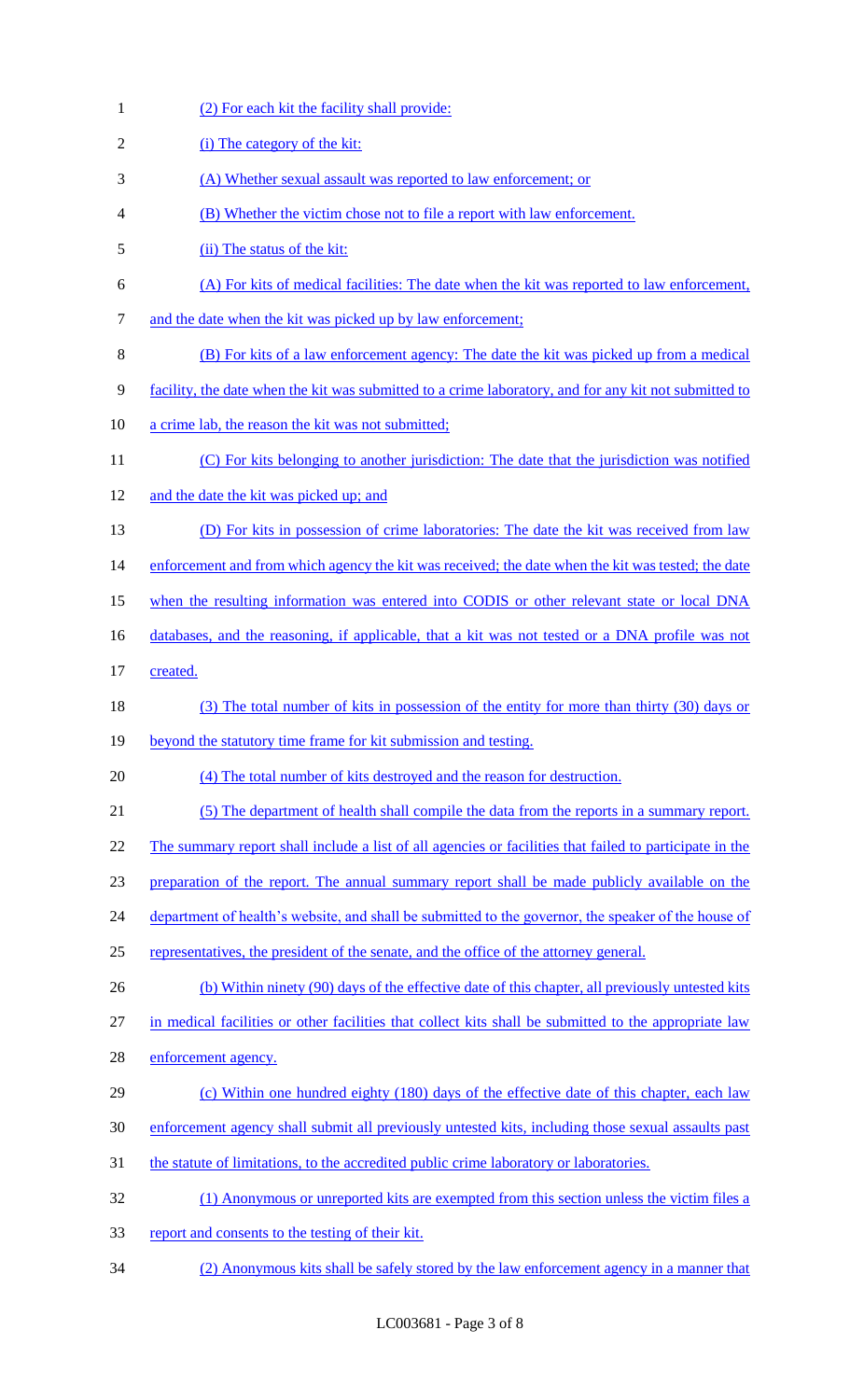preserves evidence for a duration of twenty (20) years or the applicable statute of limitations, whichever is greater. (3) Victims who do not file a report with law enforcement at the time the kit was collected shall not negate their right to report the crime and have the kit tested in the future. (d) An accredited public crime laboratory shall test all previously untested sexual assault kits within ninety (90) days of receipt from the local law enforcement agency. (e) Testing shall be pursued to develop autosomal DNA profiles that are eligible for entry 8 into the Combined DNA Index System (CODIS) and local DNA databases. (1) With the goal of generating a CODIS-eligible DNA profile, if a laboratory is unable to 10 obtain an autosomal CODIS-eligible DNA profile, the laboratory should evaluate the case to 11 determine if any other DNA-typing results could be used for investigative purposes. (2) In cases where testing has resulted in a DNA profile, the laboratory shall enter the full 13 profile into the Combined DNA Index System Database (CODIS) and local DNA databases. The average completion rate for this analysis and classification shall not exceed ninety (90) days. (3) If an accredited public crime laboratory is unable to meet the deadline set forth in 16 subsection (e)(2) of this section, the kits shall be outsourced for testing to an accredited private 17 crime laboratory. **23-97-4. Mandatory submission and testing requirements for newly collected sexual assault evidence kits.**  (a) Medical facilities and all other facilities that conduct medical forensic examinations 21 shall notify the appropriate law enforcement agency immediately, and no later than twenty-four 22 (24) hours after the collection of a new sexual assault evidence kit. (b) Local law enforcement agencies shall: (1) Take possession of the kit from medical facilities within three (3) business days of notification; (2) Submit newly collected kits for testing to an accredited public crime laboratory within seven (7) days of taking possession of the kit; (i) Anonymous kits are exempted from this section unless the victim files a report and 29 consents to the testing of their kit. Anonymous kits shall be safely stored by a law enforcement agency in a manner that preserves evidence for a duration of twenty (20) years or the applicable statute of limitations, whichever is greater; (ii) Victims who do not file a report with law enforcement at the time the kit was collected shall not negate their right to report the crime and have their kit tested in the future.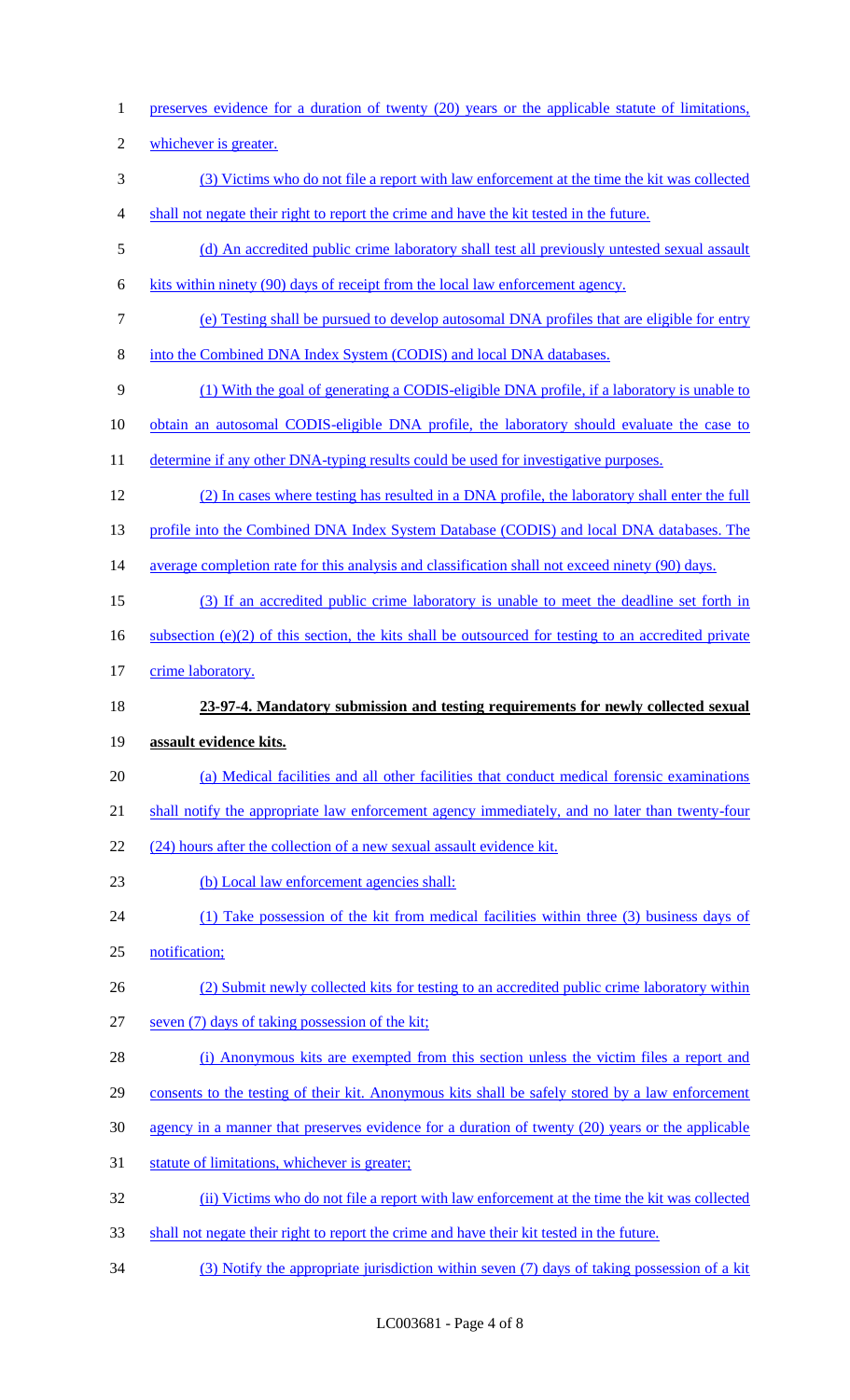1 outside of their jurisdiction. The appropriate jurisdiction shall take possession of the kit within seven (7) days of notification. (4) Kits associated with a reported crime that is uncharged or unsolved shall be preserved by the law enforcement agency for fifty (50) years or the length of the applicable statute of limitations, whichever is greater. (c) An accredited public crime laboratory shall test all kits within thirty (30) days of receipt 7 from any local law enforcement agency. (1) Testing shall be pursued to develop autosomal DNA profiles that are eligible for entry into the Combined DNA Index System (CODIS) and local DNA databases, with the goal of 10 generating a CODIS-eligible DNA profile. If a laboratory is unable to obtain an autosomal CODIS-11 eligible DNA profile, the laboratory should evaluate the case to determine if any other DNA-typing results could be used for investigative purposes. (2) In cases where testing has resulted in a DNA profile, the laboratory shall enter the full 14 profile into the Combined DNA Index System Database (CODIS) and local DNA databases. The average completion rate for this analysis and classification shall not exceed ninety (90) days. 16 (3) If an accredited public crime laboratory is unable to meet the deadline specified in subsection (c)(2) of this section, untested kits shall be outsourced to an accredited private crime laboratory. **23-97-5. Tracking system for sexual assault evidence kits.**  (a) Within ninety (90) days of the effective date of this chapter, the department of health 21 shall convene a multidisciplinary task force on the sexual assault evidence kit handling process. The task force shall: (1) Develop recommendations for establishing a statewide electronic kit tracking system; (2) Identify and pursue state and federal funding to establish the tracking system, inclusive of grants; (3) Be comprised of members that include survivors, law enforcement professionals, crime lab personnel, prosecutors, victim advocates, victim attorneys, and sexual assault nurse examiners or sexual assault forensic examiners; and 29 (4) Monitor the tracking system's implementation for at least two (2) years and make recommendations of necessary modifications. (b) The department of health shall implement the recommendations of the task force to 32 adopt and maintain the statewide tracking system. The department of health may contract with state or non-state entities including, but not limited to, private software and technology providers, for 34 the creation, operation, and maintenance of the system. The tracking system shall: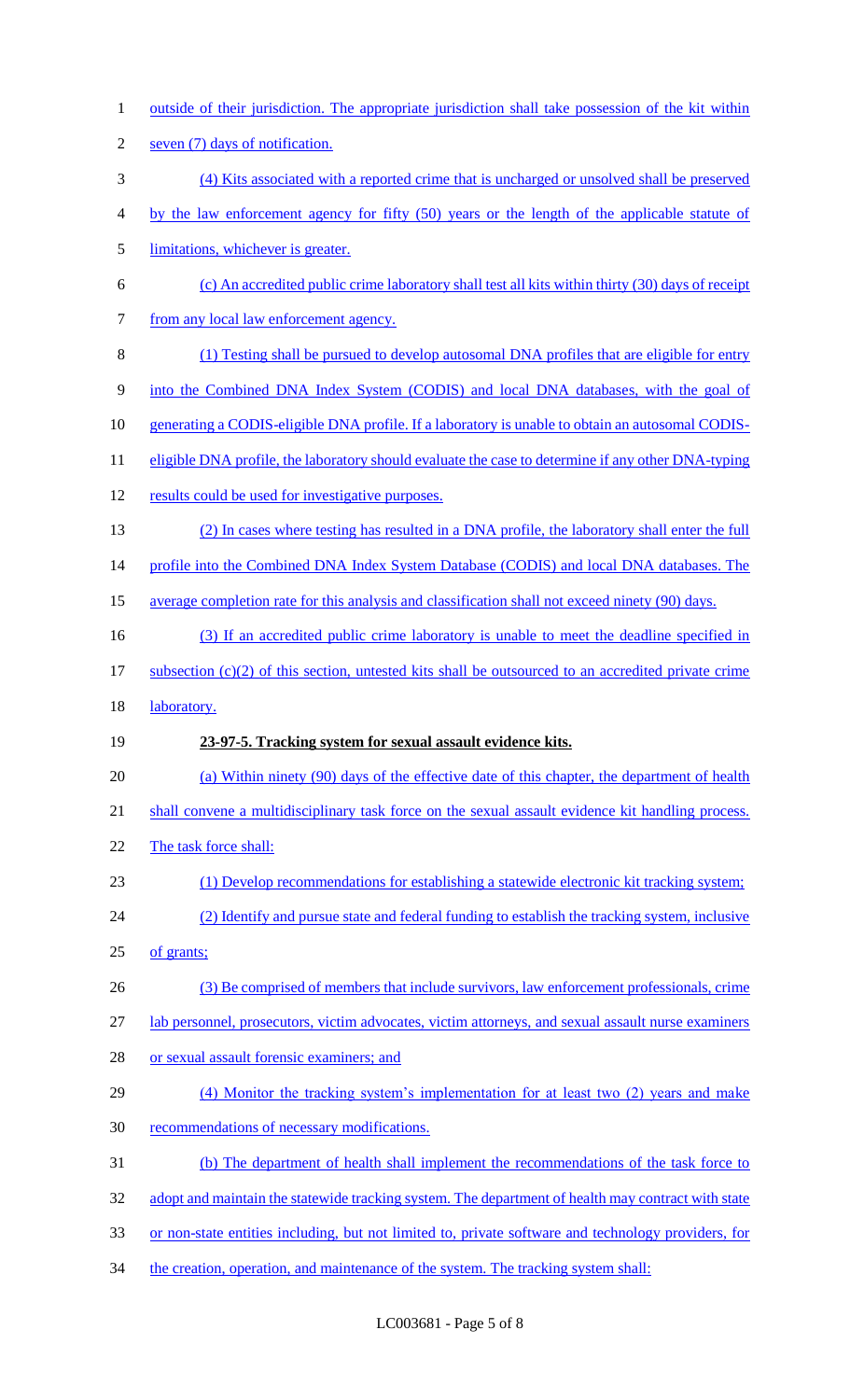(1) Track the status of the kits from the collection site throughout the criminal justice process, including, but not limited, to the initial collection at medical facilities, inventory and storage by the law enforcement agencies or crime lab, analysis at crime laboratories and storage or destruction after completion of analysis; (2) Allow all agencies or facilities that receive, maintain, store, or preserve kits to update the status and location of the kits; and (3) Allow victims to access the system anonymously and receive updates regarding the location and status of their kit. (c) The department of health may phase-in initial participation according to region, volume of kits, or other appropriate classifications. (d) The department of health shall submit a report on the current status and plan for launching the tracking system, including the plan for phased implementation, to the governor, the 13 speaker of the house of representatives, the president of the senate, the office of the attorney 14 general, and the task force no later than January 1, 2023. (e) All entities in the chain of custody of kits shall fully participate in the system no later 16 than one year from the effective date of the tracking system. (f) Participation is mandatory for law enforcement agencies, medical facilities, crime 18 laboratories, and any other facilities that receive, maintain, store, or preserve kits. (g) All previously untested kits shall be entered into the system. **23-97-6. Victims' right to notice.**  (a) All victims of sexual assault shall have the right to: (1) Consult with a sexual assault victim advocate on a confidential and privileged basis. Waiving the right to a victim advocate in one instance does not negate this right. The medical 24 facility, law enforcement officer, or prosecutor shall inform the victim of his or her rights prior to commencement of a medical forensic examination or law enforcement interview, and shall not 26 continue unless such right is knowingly and voluntarily waived; (2) Information, upon request, of the location, testing date, and testing results of a kit; 28 whether a DNA profile was obtained from the kit; whether there are matches to DNA profiles in state or federal databases; and the estimated destruction date for the kit, all in a manner of communication designated by the victim; (3) Be informed when there is any change in the status of their case, including if the case has been closed or reopened; (4) Receive written notification, upon request, from the appropriate official with custody 34 of a victim's sexual assault evidence kit not later than sixty (60) days before the date of the intended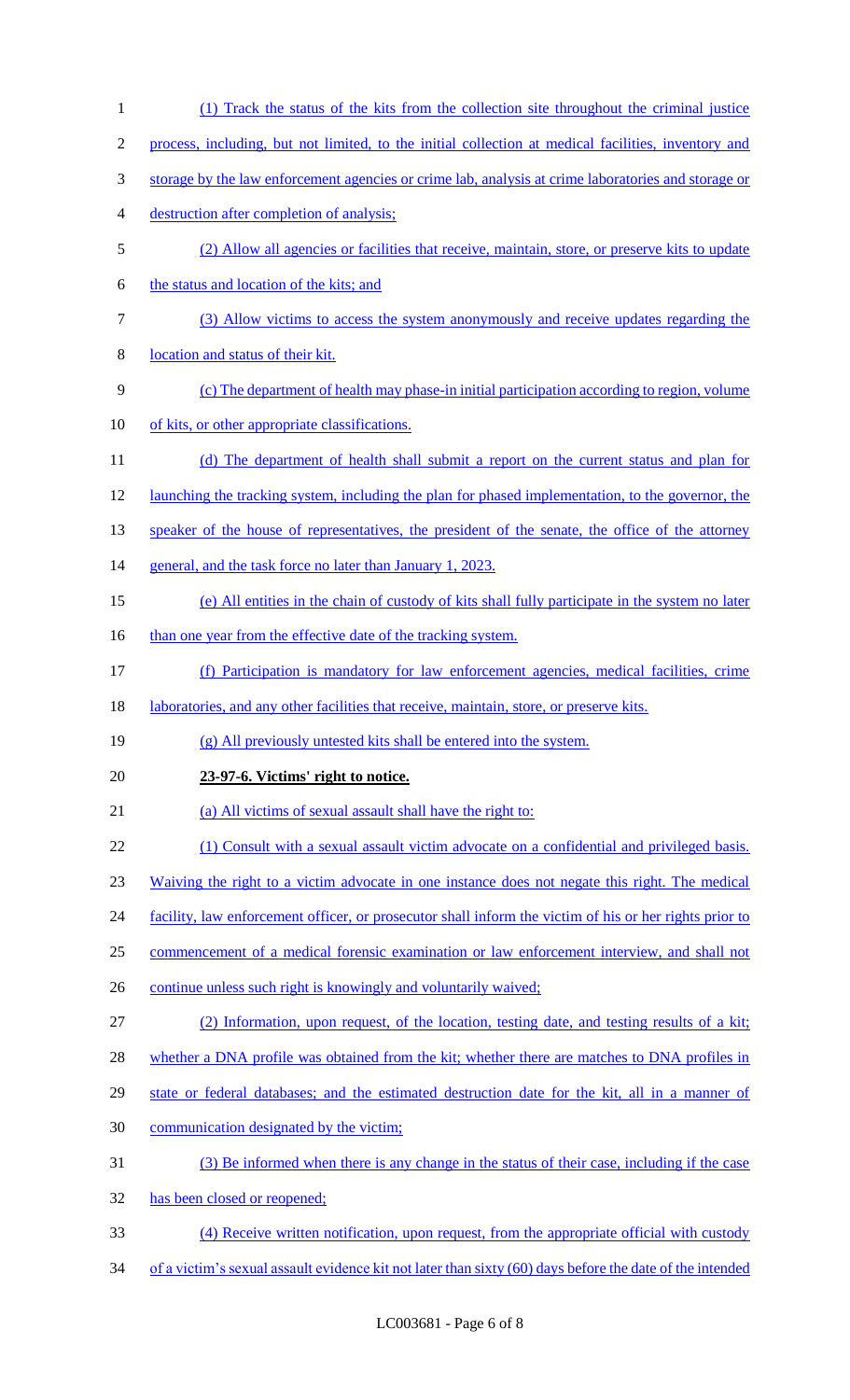- 1 destruction or disposal;
- 2 (5) Be granted further preservation of the kit or its probative contents;
- 3 (6) Designate a person of the victim's choosing to act as a recipient of the information
- 4 provided under this section;
- 5 (7) Be informed about how to file a report with law enforcement and have their kit tested
- 6 in the future, if the victim shall decide not to file a report at the time the kit is first collected; and
- 7 (8) Be informed about the right to apply for victim compensation.
- 8 (b) The department of health shall ensure that statewide policies and procedures for law
- 9 enforcement shall be adopted concerning contact with victims and notification concerning kits. The
- 10 policies and procedures shall be trauma-informed, survivor-focused, and shall require:
- 11 (1) Each agency to designate at least one person, who is trained in trauma and victim
- 12 response, to receive all inquiries concerning kits and to serve as a liaison between the agency and
- 13 the victim;

### 14 (2) Victims of sexual assault be provided with the contact information for the designated

- 15 liaison at the time that a kit is collected; and
- 16 (3) In advance or at the beginning of the medical forensic examination and law enforcement
- 17 interview, medical professionals, victim advocates, law enforcement officers, or prosecutors shall
- 18 provide victims with a written pamphlet of information as designated by the department of health
- 19 identifying their rights under law, including the rights granted pursuant to this section. This
- 20 document shall also be made available in English and at least two (2) of the other most commonly
- 21 spoken languages in the state.
- 22 SECTION 2. This act shall take effect upon passage.

======== LC003681 ========